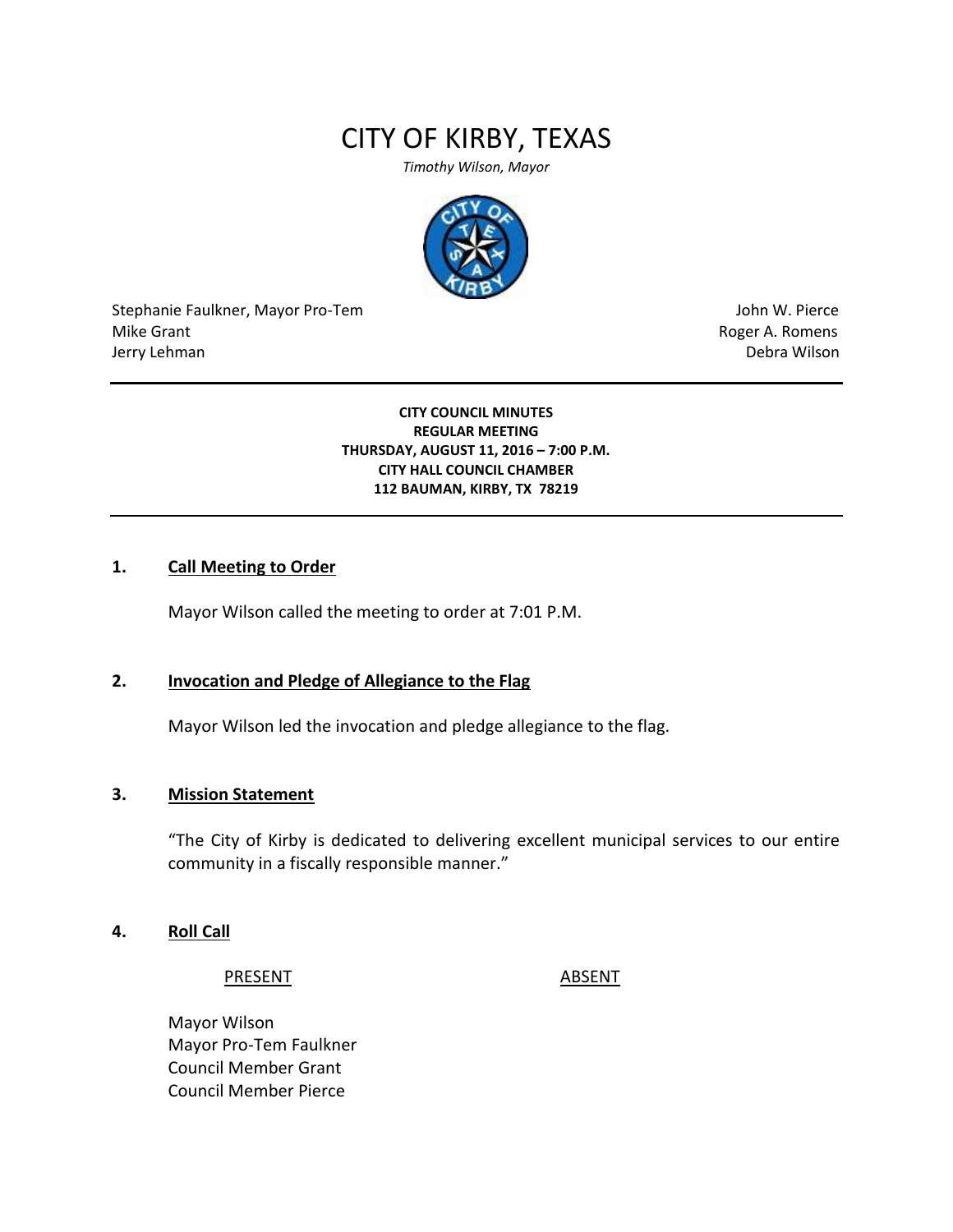Council Member Lehman Council Member Wilson Council Member Romens

### **5. Citizen Participation**

1. Reggie Russell, 2221 Theodore – Will speak during items 9. b, c, and e.

### **6. Consent Agenda**

- a. Special Meeting Minutes July 28, 2016
- b. Regular Meeting Minutes July 28, 2016
- c. Special Meeting Minutes August 2, 2016

Mayor Pro-Tem Faulkner asked to remove items a. and b. from the Consent Agenda because she was not in attendance.

Council Member Lehman moved to accept Special Meeting Minutes – July 28, 2016 and Regular Meeting Minutes – July 28, 2016; seconded by Council Member Wilson. The motion carried.

AYES: 6 ABSTAIN: 1 (Mayor Pro-Tem Faulkner)

There was not a motion on item c. Special Meeting Minutes – August 2, 2016.

### **7. Presentation:**

### a. Recognize Employee Of The Month

Mayor Pro-Tem Faulkner said she nominated January Dugan as Employee of the Month.

### b. Republic Services – Tom Armstrong

Representatives from Republic Services were Tom Armstrong, Municipal Services Manager, Terry Gawlik, Community Relations Manager and Kenneth Ramzinski, Operations Manager. Tom Armstrong provided a synopsis on the garbage carts breaking. Kenny Ramzinski addressed the quality of the carts and the action plan to replace or repair the carts in a timely manner. He informed Council the brush and bulk schedule would be September 19 – 30, 2016.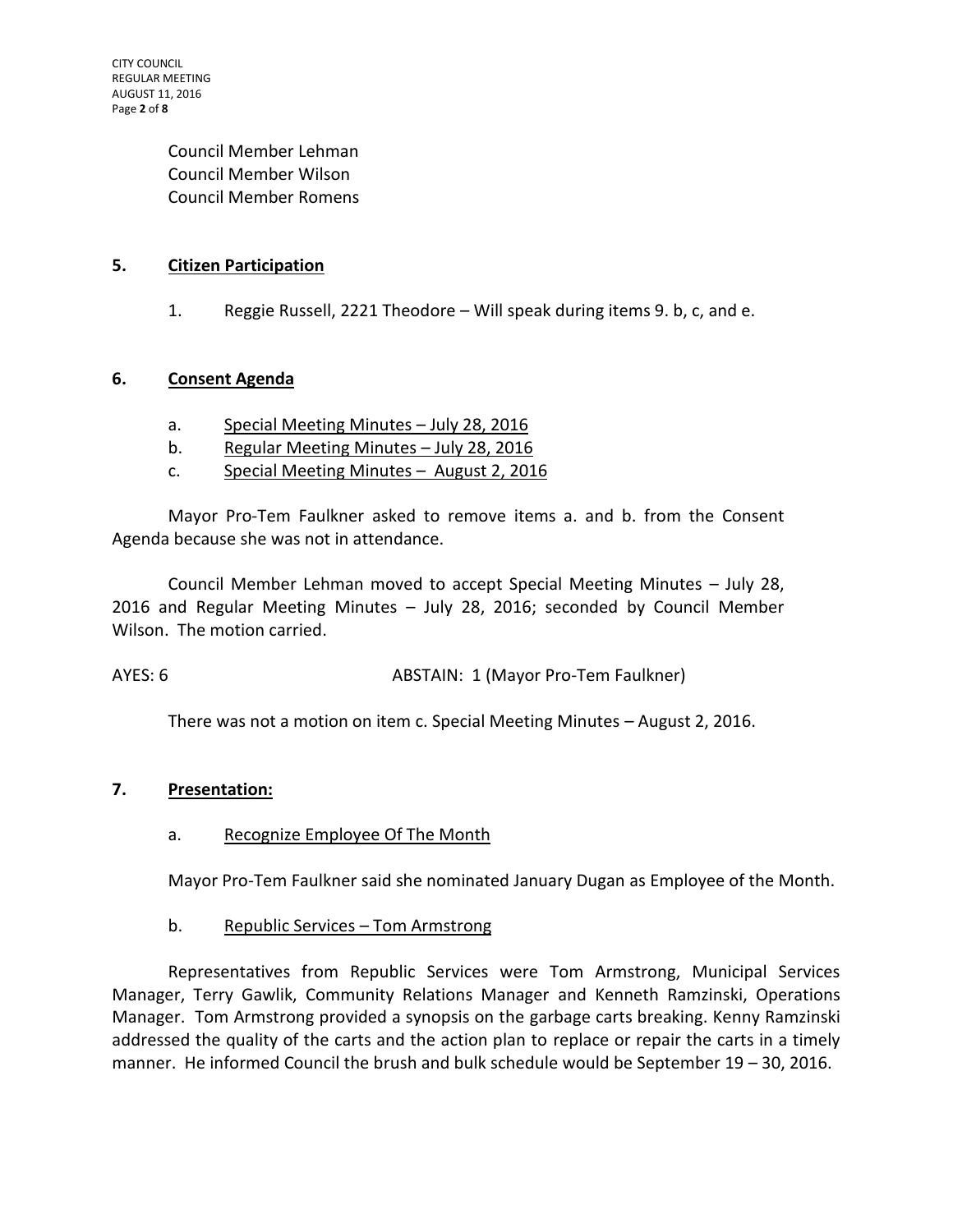Council Member Romens thanked Republic Services for the presentation. Council Member Wilson thanked Danielle Rehkamp, Republic Services, for stopping and helping her when she saw she was having difficulty getting the garbage cart to the curb after knee surgery.

### c. Mosquito Prevention – Roger Aguillon, Director of Public Works

Roger Aguillon identified the course of action the City is taking toward mosquito prevention.

Mayor Pro-Tem Faulkner stated for the record that if a resident has a concern about standing water at a property they can contact code compliance.

### **8. Budget Workshop**

# a. Budget Workshop To Discuss Proposed Budget FY 2016-2017

Tina Ynfante, Finance Director, provided Council with an update to the proposed budget FY 2016-2017. She is currently waiting for the results of the health insurance bid to complete the budget.

# **9. Discussion And Possible Action**

# a. Discussion And Possible Action To Consider Bids For Elevated And Ground Storage Tank Painting 2016

Mark Hill, Ford Engineering addressed Council and provided the details for the elevated and ground storage tank painting project. He recommended NG Painting in the amount of \$559,000.

Council Member Grant moved to accept the bid from NG Painting, \$559,000 for elevated and ground storage tank painting 2016; seconded by Council Member Romens. The motion carried with a 7 – 0 vote.

AYES: 7 NAYES: 0

b. Discussion And Possible Action Regarding P16-01 – ATASCOSA BBQ SUBDIVISION – FINAL REPLAT – Being 16.59 Acres Establishing Lots 2-3, Block 1, C.B. 5092, Being A Replat Of Lot 1 Of the Ackerman-Nguyen Commercial Subdivision, Recorded In Volume 9567, Page 18 Of The Deed And Plat Of Records Of Bexar County, Texas.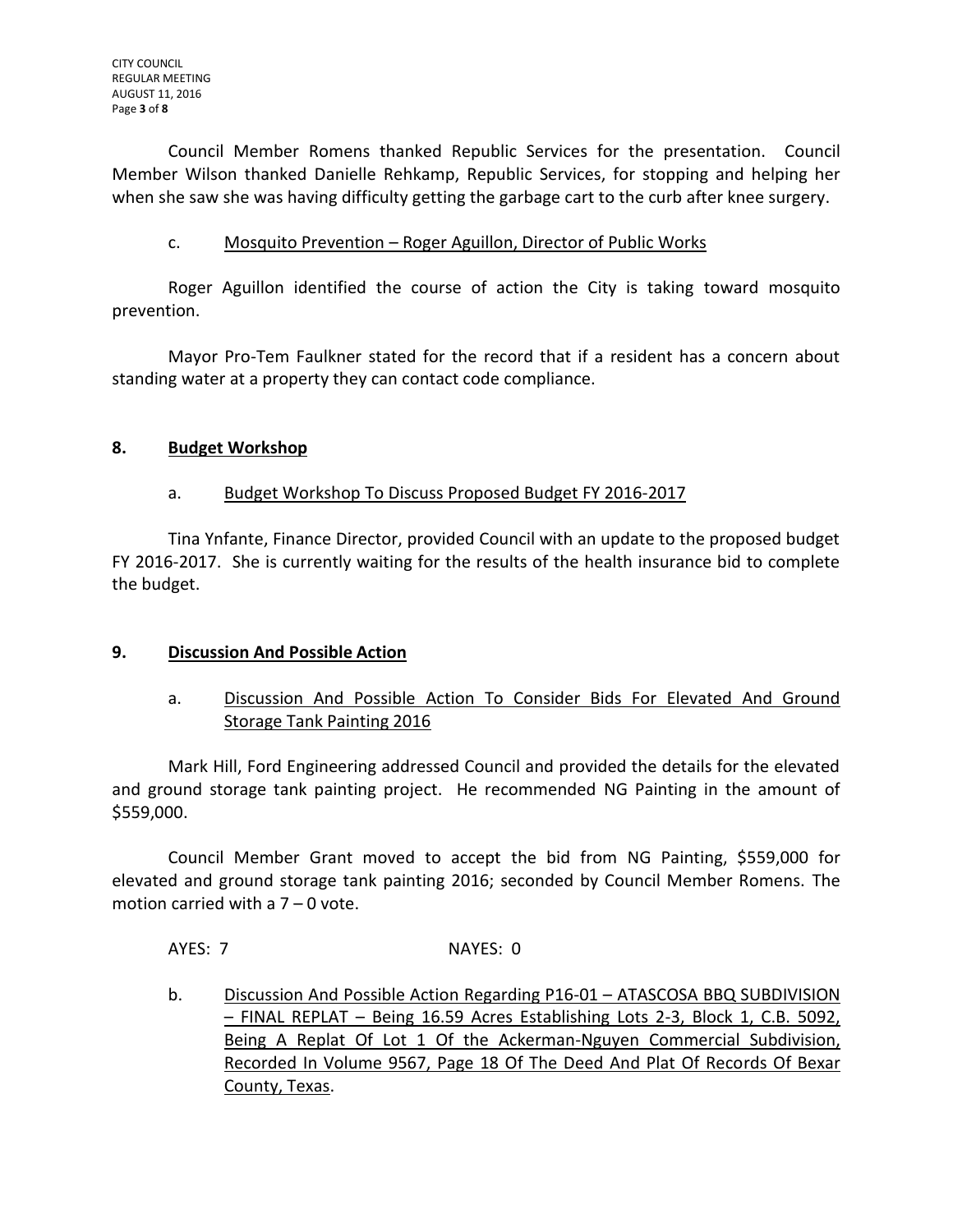Mark Hill, Ford Engineering addressed Council and provided the details for the final replat. He recommends it be approved by Council.

Council Member Romens moved to approve P16-01 – ATASCOSA BBQ SUBDIVISION – FINAL REPLAT – being 16.59 acres establishing Lots 2-3, Block 1, C.B. 5092, being a replat of Lot 1 of the Ackerman-Nguyen Commercial Subdivision, recorded in Volume 9567, Page 18 of the deed and plat of records of Bexar County, Texas; seconded by Council Member Lehman. The motion carried with a 7-0 vote.

AYES: 7 NAYES: 0

c. Discussion And Possible To Consider Ordinance No. O-2016-793, An Ordinance Amending The Zoning Ordinance Of The City Of Kirby, Texas, To Grant A Specific Use Permit #2016-006 For Use Of The Property As A Multi Family Dwelling District (R-2) Property In A Commercial District (C-2), Located At CB 5941 BLK 3 LOT W 1/2 OF 22, Also Known As 426 Edalyn, Kirby, TX 78219. This Is The Second Reading.

Council Member Grant moved to approve Ordinance No. O-2016-793, An Ordinance Amending The Zoning Ordinance Of The City Of Kirby, Texas, To Grant A Specific Use Permit #2016-006 For Use Of The Property As A Multi Family Dwelling District (R-2) Property In A Commercial District (C-2), Located At CB 5941 BLK 3 LOT W 1/2 OF 22, Also Known As 426 Edalyn, Kirby, TX 78219; seconded by Council Member Lehman. The motion carried with a 7-0 vote.

AYES: 7 NAYES: 0

d. Discussion And Possible Action Regarding Ordinance No. O-2016-794 An Ordinance Repealing Section 73.01 Of The Code Of Ordinances And Adding Section 71.06, No Parking Zones, To Chapter 71, Stopping, Standing, And Parking, Of The Code Of Ordinances To Specify No Parking Zones And Related Restrictions And Including A Penalty Of A Fine Not To Exceed \$500 For Violations. This Is The Second Reading.

Council Member Grant moved to approve Ordinance No. O-2016-794 An Ordinance Repealing Section 73.01 Of The Code Of Ordinances And Adding Section 71.06, No Parking Zones, To Chapter 71, Stopping, Standing, And Parking, Of The Code Of Ordinances To Specify No Parking Zones And Related Restrictions And Including A Penalty Of A Fine Not To Exceed \$500 For Violations; seconded by Council Member Lehman. The motion carried with a  $7 - 0$ vote.

AYES: 7 NAYES: 0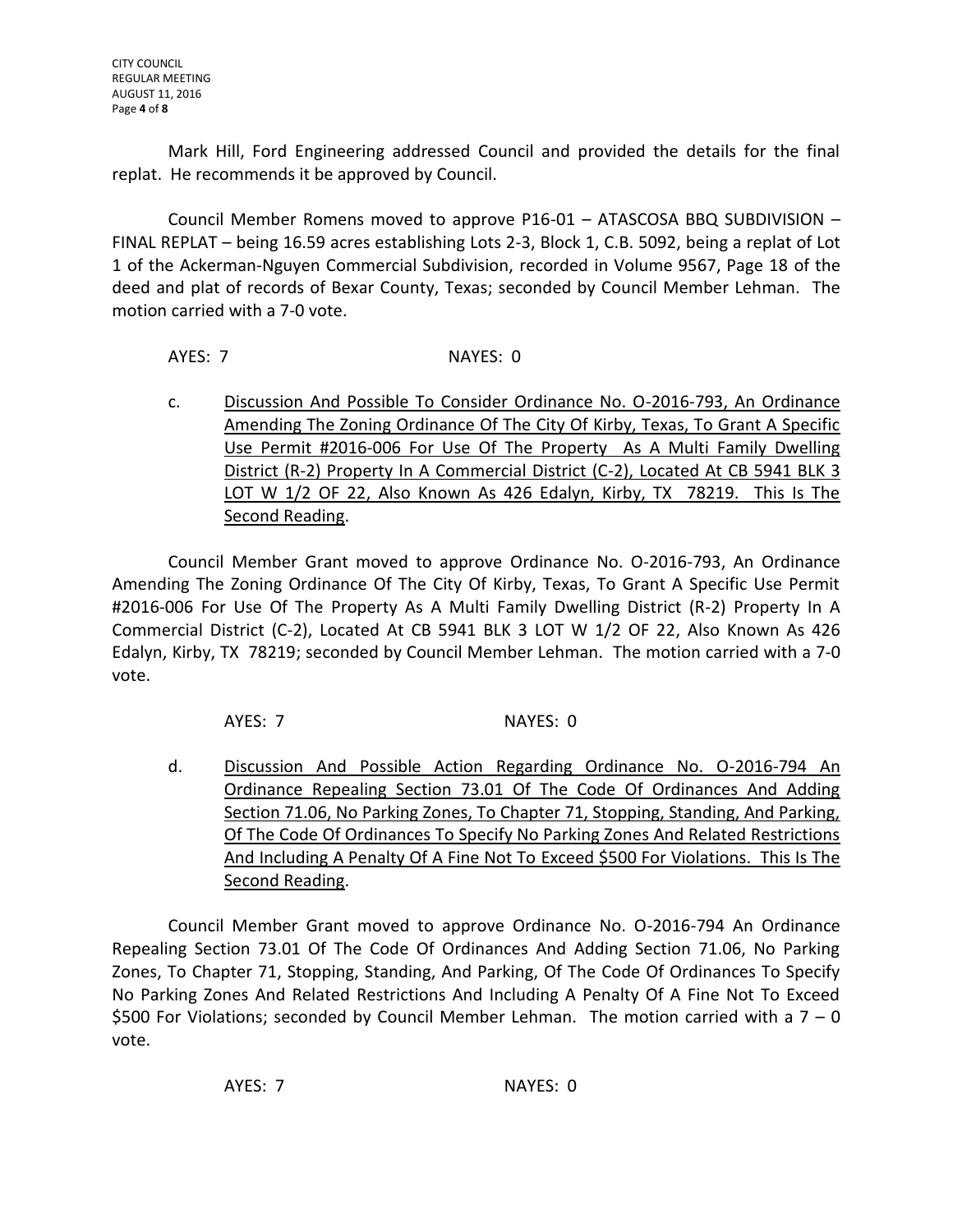e. Discussion And Possible Action To Consider A Request For A Variance To The Zoning Ordinance For The Construction Of A Carport To Be Built Within The Twenty-Five Foot Setback; Located At CB 5092A BLK 1 LOT 22; Otherwise Known As 2019 Hickory Hill, City Of Kirby, Bexar County, Texas.

Reggie Russell, Chairperson of the Planning and Zoning Commission informed the Council the Commission voted to recommend approval of the variance.

Mayor Wilson asked the applicant's daughter if the carport is attached to house and made out of wood or metal. Daughter said the carport is attached to the house and will be made out of wood.

Mayor Pro-Tem Faulkner moved to approve the variance to the Zoning Ordinance for the construction of a carport to be built within the twenty-five foot setback; located at CB 5092A BLK 1 LOT 22; otherwise known as 2019 Hickory Hill, City of Kirby, Bexar County, Texas; seconded by Council Member Wilson.

AYES: 7 NAYES: 0

f. Discussion And Possible Action Authorizing Mayor To Sign Second Amendment To Amended And Restated Interlocal Agreement Between Bexar County Emergency Services District No. 11 And The City Of Kirby, Texas For Fire Protection And First Responder Emergency Medical Services

John True, President and John Brown, member of ESD 11, were present. John True thanked Council and Chief Riedel for working with the ESD. Chief Riedel said the City has had a great relationship with the ESD Board over the years.

Council Member Grant moved to authorize the Mayor to sign second amendment to amended and restated Interlocal Agreement between Bexar County Emergency Services District No. 11 and the City of Kirby, Texas for fire protection and first responder emergency medical services; seconded by Mayor Pro-Tem Faulkner.

AYES: 7 NAYES: 0

g. Discussion And Possible Action To Reappoint Members To The Planning And Zoning Commission To Terms Expiring August 2018

Reggie Russell informed Council he is willing to serve two more years on the Planning and Zoning Commission. He informed Council that Sam Richardson has stated he wants to continue serving on the Planning and Zoning Commission.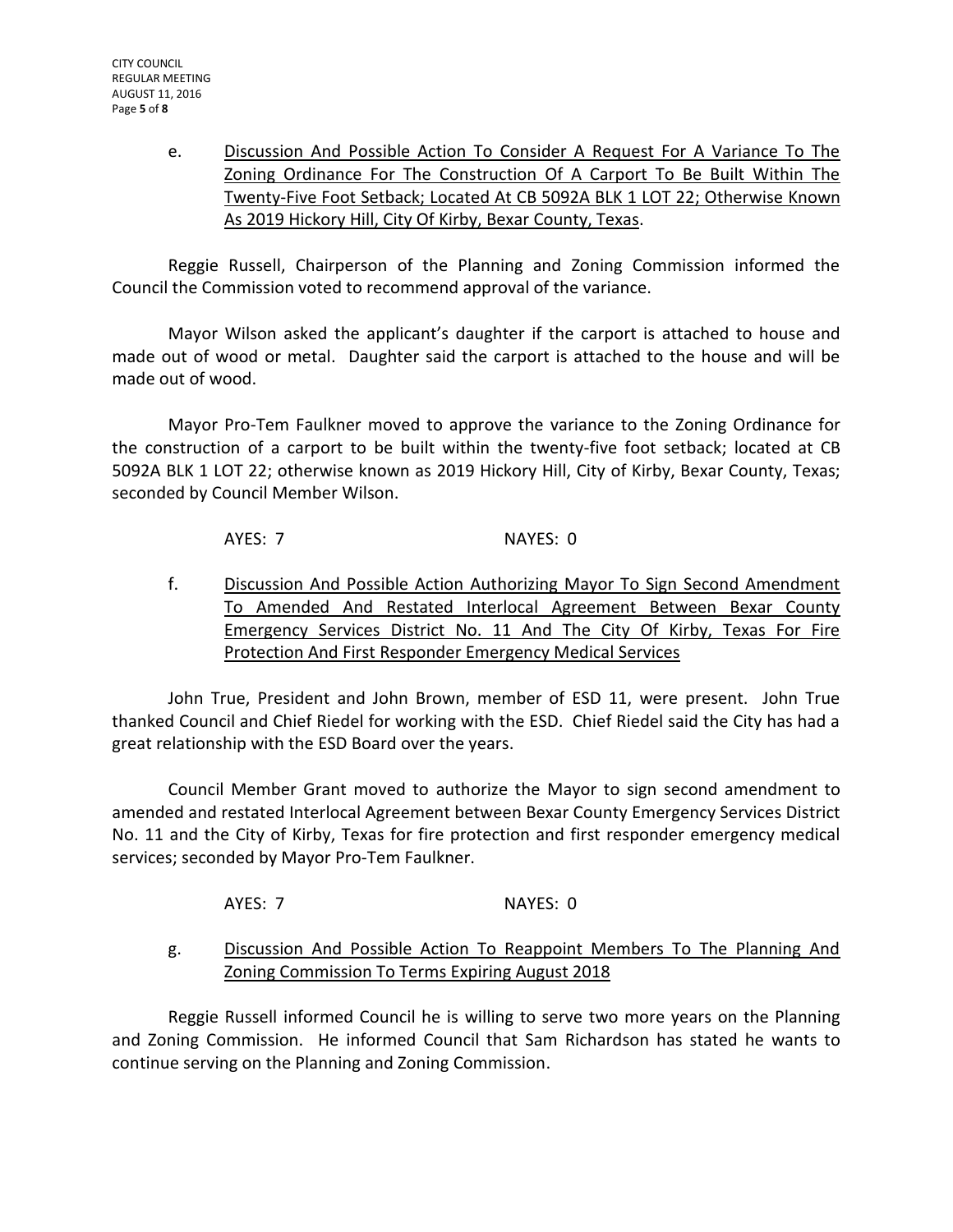Council Member Grant moved to reappoint Reggie Russell, Janice Russell and Sam Richardson to the Planning and Zoning Commission for a two year term expiring August 2018; seconded by Council Member Wilson. The motion carried with a 7 – 0 vote.

AYES: 7 NAYES: 0

# h. Discussion And Possible Action Regarding The Kirby Municipal Pool

Council Member Wilson voiced concerns she had with the pool this summer.

City Council and City Manager Vernon discussed the various concerns which were hours of operation, pool staff, certifications, programs and responsibilities. Council directed staff to advertise the recreation programs coordinator position.

# i. Discussion And Possible Action Regarding Established 2016-2017 Goals For The City Of Kirby

Mayor Wilson stated tonight's discussion is economic development.

Council Member Romens informed Council that the Planning and Zoning Commission should receive a foundational basis to operate on from Council.

City Manager Vernon identified the achievements and goals of the Economic Development Committee.

The Council discussed the marketing packet and asked that the packet be brought before Council October 1, 2016, how do we get people to attend the events and reach the businesses to participate in the meetings and events, surveying the business owners to find out the best time to meet, and Council participate with contacting the businesses in person with the survey.

# j. Discussion And Possible Action Regarding The Future Plans For The Kirby Senior **Center**

Marc Schnall, City Attorney, provided the history of the Kirby Senior Center and what might be done if there is a change in the way it is operating. He recommended an inventory of the Senior Center assets be prepared by them.

### **10. Executive Session**

a. Executive Session Pursuant To The Texas Government Code, Section 551.074, Personnel Matters, For Deliberation And Evaluation Of City Manager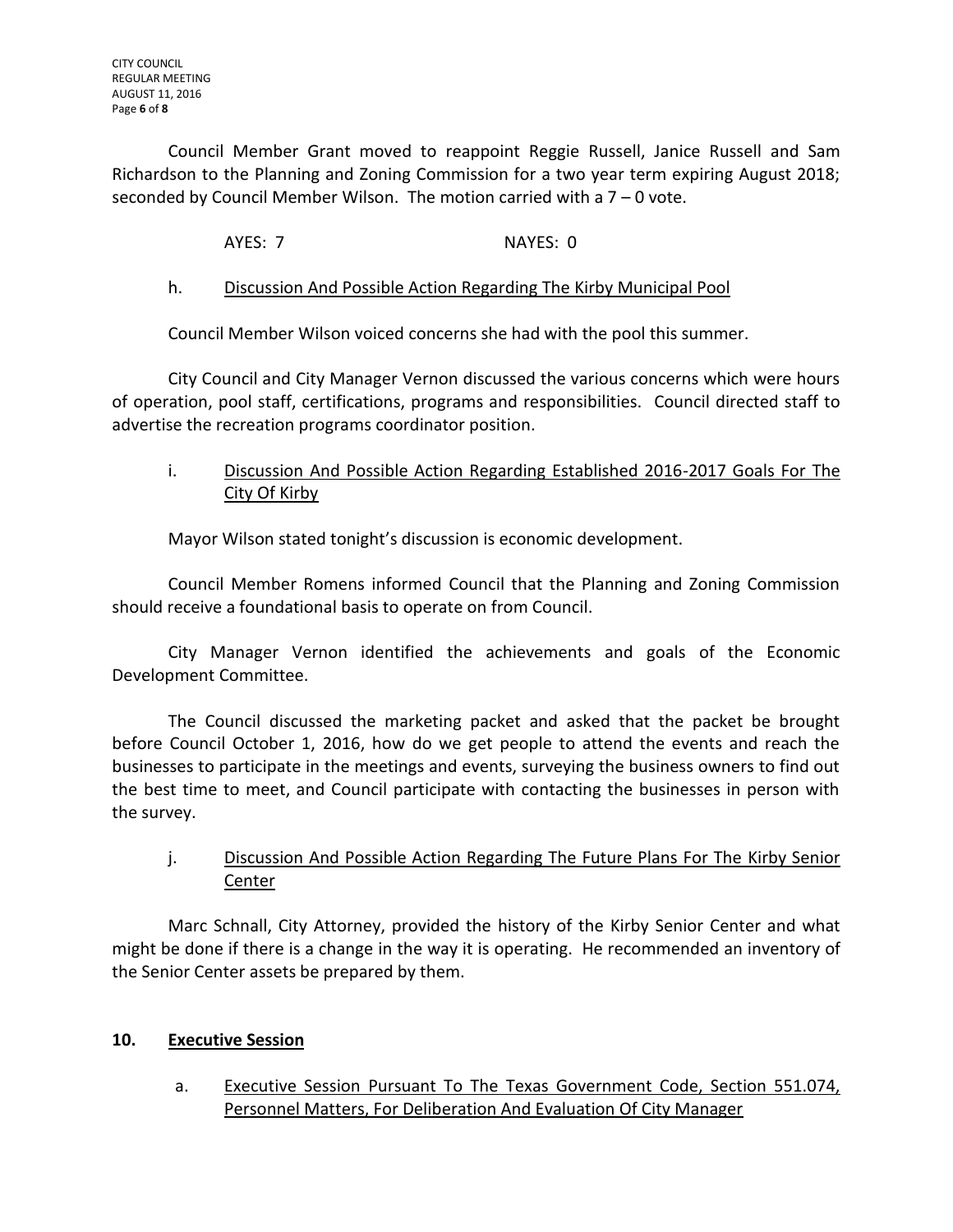Mayor Wilson convened the Council into executive session at 9:05 P.M.

Mayor Wilson reconvened the Council into regular session at 10:10 P.M. and called for a recess.

Mayor Wilson opened the regular meeting at 10:14 PM

### **11. Reconvene To Open Session**

### a. Discussion And Possible Action On City Manager's Contract

There was not any action taken.

### **12. Council Updates**

- a. Planning & Zoning
- b. Buildings & Standards
- c. Crime Control
- d. Beautification & Recycling
- e. Parks & Recreation
- f. Economic Development
- g. Ordinance Review

a. Planning & Zoning – Council Member Romens stated the Commission has reviewed the Zoning Ordinance and will bring forward the change to the setback requirements and they addressed the Comprehensive Plan. He stated that the goals that are established by Council should be distributed to all committees, commissions and boards.

b. Building & Standards – Council Member Lehman stated there is an update on homes in the City and we have been paying for liens and still taking care of houses. The Commission is starting a process to recoup our money back. In regards to 107 Macrae, the contractor is working on property now.

f. Economic Development – Council Member Lehman stated Wing It had their grand re-opening on Monday. He said the Committee did a good job and hopefully will be able to have more grand openings in the City.

g. Ordinance Review – Mayor Pro-Tem Faulkner informed Council the next meeting is August 24, 2016 at 6:30 P.M.